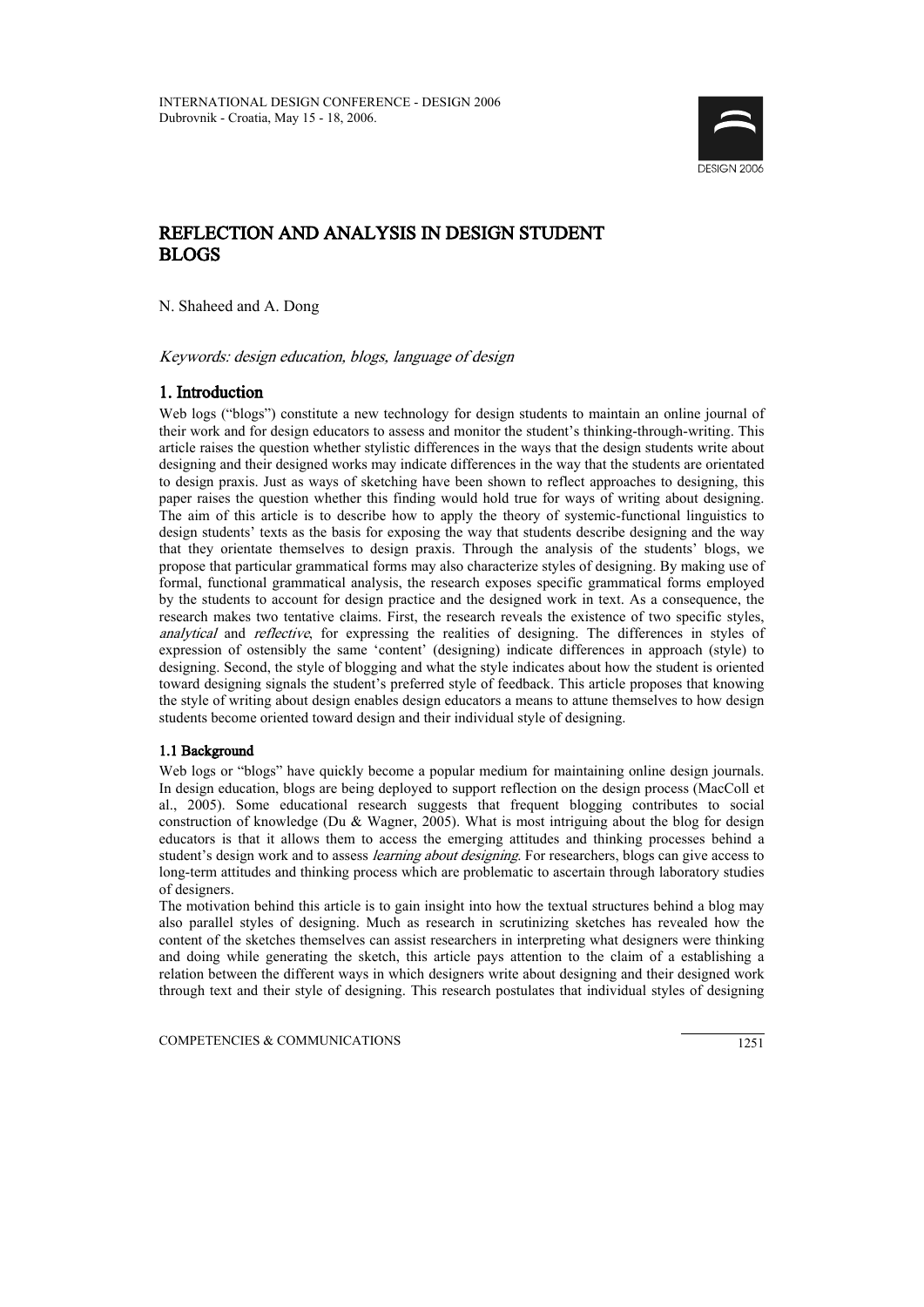may correspond to differences in the semantic and grammatical forms of describing design. A similar finding was made in a study by the psychologists Pennebeker and King (1999) who found that they could reliably predict psychological health from patients' writing style.

Influenced by the seminal work in functional linguistics in the Department of Linguistics at the University of Sydney by Michael Halliday (2004), advances in verbal protocol analysis to study designing by the Key Centre of Design Computing and Cognition (e.g., (Purcell, Gero, Edwards, & McNeill, 1996)), and our own prior empirical and theoretical work on language use in design (e.g. (Dong, 2005)), we have become increasingly interested in the linguistic behaviour of designers and the relationship of their linguistic behaviour to their style of designing.

Our interest is on what actions language performs during design and the relationship between the designers' linguistic behaviour and the production of representations of the design process and designed work. As such, we chose the analysis technique of systemic-functional linguistics (SFL). SFL theory is concerned with the system of grammar within a genre of text and how the grammar produces meaning and relates experiences in the text. The text itself is considered to be strongly associated with a social situational context within which the text is produced. Within each specific genre, SFL theory holds that the system of grammar of a language constrains the choices available to a speaker to generate meaning. SFL specifies a lexico-grammatical framework which constrains the features available to speakers. The constraints imposed by the structure of a grammar yield the potential to analyse how the structural consequences of that choice relate to how the speaker utilized language as a tool for representing knowledge or for making meaning (Halliday & Matthiessen, 1999). Functional linguistics offers several key benefits towards the study of human behaviour in design through the text that the designers produce. First, practitioners of functional linguistics claim that because functional linguistics prescribes a rigorous and objective set of rules to ascertain the appropriate process label (what the clause is 'doing') and the grammatical parse, the need for multiple coders, as is usually required by verbal protocol analysis, is diminished except for outlier complex clauses. Further studies are ongoing to ascertain the inter-coder reliability issues regarding the labelling of ambiguous clauses.

Second, because functional grammatical analysis separates language into the semantic meta-functions and the functional roles of grammar (the processes that realize the meta-functions), it becomes possible to define rigorously and objectively the grammatical and semantic forms of language used in a specific socio-situational context. That is, we expect the grammar of rap music to differ sharply from the grammar of design texts (or even rap to describe designing). This makes it possible to write computational systemic-functional linguistic parsers that tag the text into part of speech, separate sentences into clause boundaries, and then tag the clauses according to the appropriate process. While the research in computational SFL parsers is ongoing, the key preliminary tasks are to catalogue the grammatical and semantic forms corresponding to the processes in a specific genre of text and to formulate the network of choices.

In our research, the structural and functional characteristics of language are hypothesized to correspond to the way in which designers describe and represent designing and the designed work *and* their concomitant style of designing. A style of designing is defined as describing a designer's preferred way of relating to the design process and the designed work. Specifically, we wish to uncover the linguistic grammatical forms that may correspond to a style of designing. One of the primary systems of grammatical choice involved in the way that people express experiential meaning, that is, in the way that people express reality in text (Eggins, 2004) is the system of TRANSITIVITY. (Consistent with the notational standards of SFL, systems of grammar are denoted using all capital letters.) Thus, the system of TRANSITIVITY can be construed as the set of grammatical choices that designers use to express the realities of their design process and the designed work. Our research begins with an analysis of design students' writing styles as a pilot to test our hypothesis and as a baseline for future comparisons with professional designers. In this paper, we analyse the grammar of describing the design process and designed work in design student blogs based on the TRANSITIVITY system.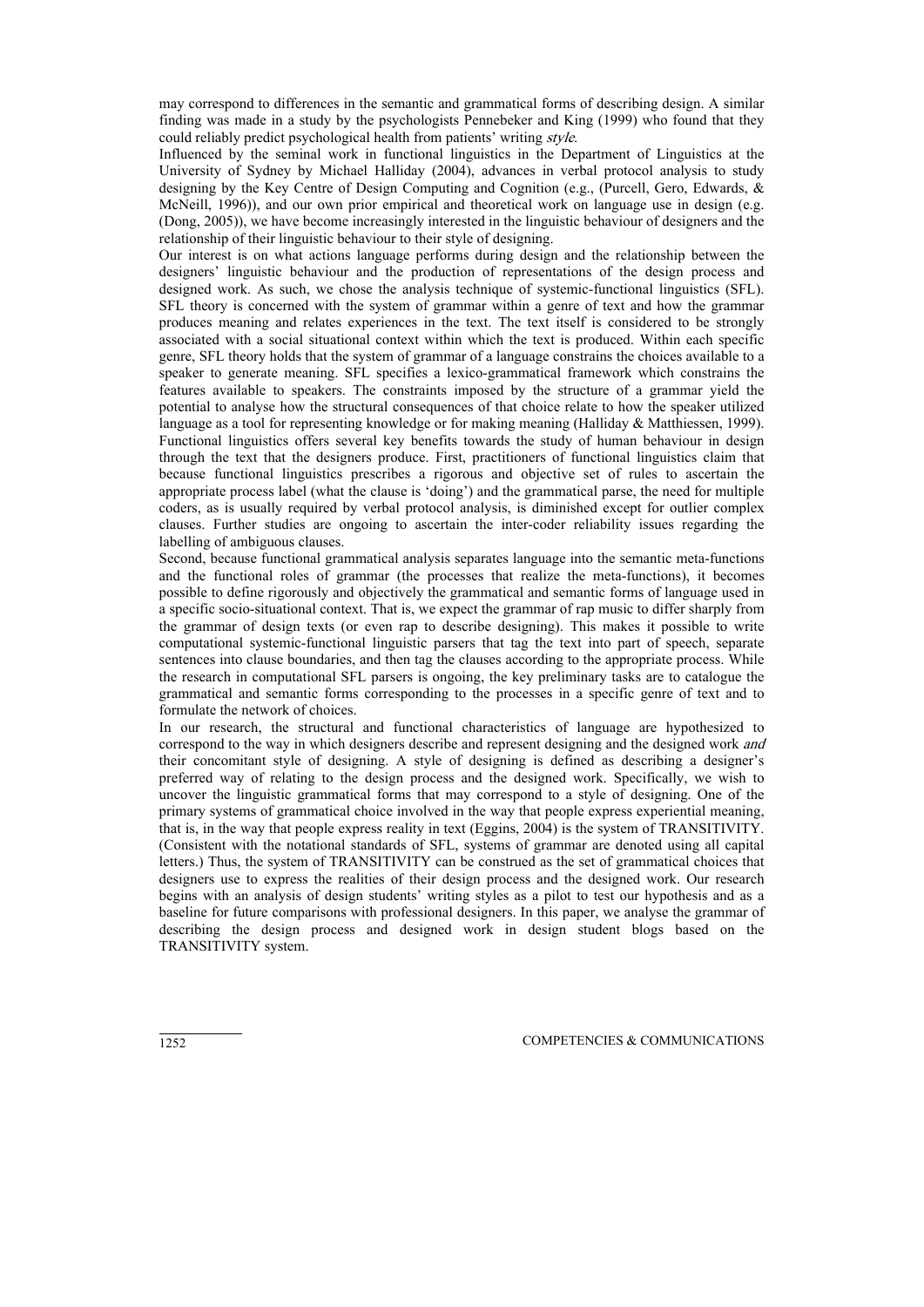### 1.2 Conceptual journey

Because SFL analysis is intended for the analysis of a broad range of texts, in order to relate the analysis technique to uncovering style of designing, we propose a way to relate the functional grammatical analysis to describing designing – what we term the designer's 'conceptual journey'. The diagrammatic representation of a conceptual journey is depicted in Figure 1 based on the Pahl & Beitz design process (1999).



Figure 1. Conceptual Journey diagram

Although the engineering-based Pahl  $\&$  Beitz design process diagram was intended to describe the different phases of the process of design over time, this conceptual journey diagram is not concerned with time or work load allocation to each of the phases. The diagram is instead intended to categorize the main types of activities commonly associated with designing. The diagram of the 'conceptual journey' will assist us in mapping the process types in the TRANSITIVITY system to design activities, providing the crucial link between designing and the description of designing in text.

### 1.2.1 Phases of a conceptual journey

Before proceeding to apply the linguistic analysis, we must characterize each phase to motivate the formulation of the grammatical forms designers could use to relate designing through text.

- Generate Concepts. This phase of the conceptual journey relates to the processes related to the construction of representations of concepts/ideas. The designer may conceive of diverse, potential design concepts (by brainstorming for example) yet not worry if the generated concepts meet the criteria of the design brief. The designer describes the attributes of the concept – its form, what it does, etc.
- Analyse Concepts. This phase of the conceptual journey relates to tangible actions done to scrutinise the essential details of the concepts (posited from the generate phase) as the basis for evaluations. This may be achieved by breaking down the concepts into components or essential features and then applying specific analytical tools such as finite element modelling or simulation.
- Evaluate Concepts. This phase of the conceptual journey is similar to the second phase but instead of specifically materializing aspects of a concept, this stage ascertains the value of the design concepts. In this phase the concepts are examined and judged.
- Execute Concepts. This phase of the conceptual journey relates to the production of the embodiment of the design concept. This stage is characterized by actions to actualize the concept.

## 2. The TRANSITIVITY system and describing the conceptual journey

Given the description of the conceptual journey, the next step in the functional linguistic analysis is to ascertain the network of choices that constrain the way the designer can produce meaning about each stage and activity in the conceptual journey. In order to make the distinctions, we need to investigate grammatical forms of clauses and how the grammatical forms enable the designer to express the realities about designing through text. The distinctions permit both text categorization, i.e., "Is the designer writing about concept generation?", and analysis of grammatical style, i.e., "How does the designer describe concept generation?"

Expressing the realities about designing would be, according to Halliday (2004), part of the ideational meta-function of language. In order to understand how grammar is implicated in the realization of the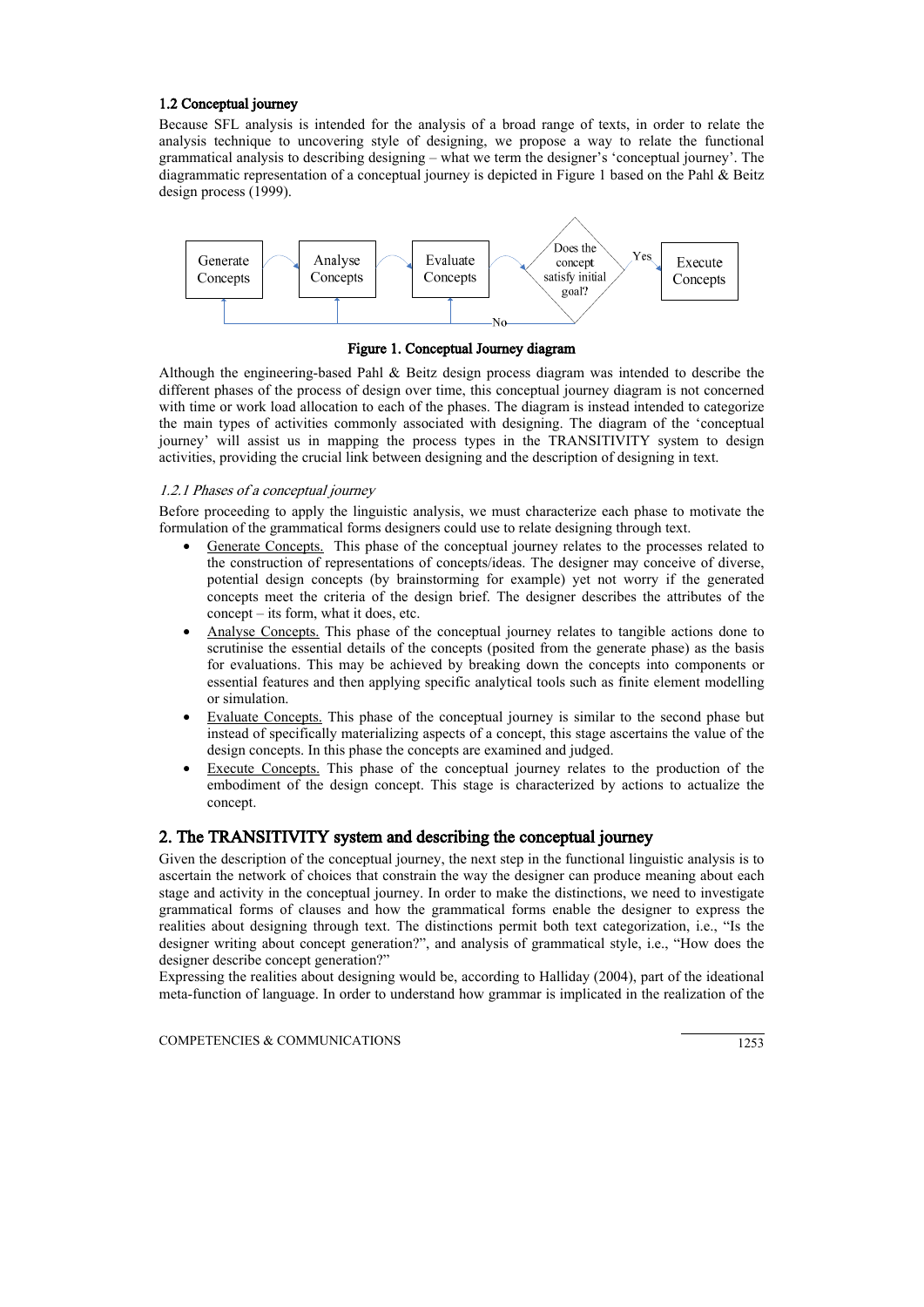ideational meta-function of language, functional linguistics theory classifies clauses as processes in the TRANSITIVITY system. Of the process types in the TRANSITIVITY system, material ('doing'), mental ('thinking'), behaviourial ('behaving'), relational ('being'), and existential ('existing') have the most relevance to expressing the realities of design.

Doing processes are referred to as material processes and are concerned with tangible actions. Thinking processes are referred to as mental processes, and are concerned with consciousness perception, cognition, reaction and intention. Behaving is referred to as behavioural processes; they deal with physiological and psychological behaviour. In functional linguistics theory, only conscious beings can behave. Clearly, designed objects may also have behaviours, but functional linguistics would classify those behaviours as attributes and thus a part of the relational process. Being processes are referred to as relational processes and are concerned with relationships of possession, identity and description. A related process to **relational** is **existential** which represents reality by only positing the existence of a phenomenon. For a complete description of the TRANSITIVITY system, we refer the reader to Eggins (2004, pp. 206-253).



## Figure 2. The process types in the conceptual journey

The TRANSITIVITY system does not take into account the Evaluate stage of the conceptual journey diagram. Evaluation is part of the APPRAISAL (Martin, 2000) system, which is the subject of a separate research project to the study of the language of appraisal in design text.

The diagram in Figure 2 demonstrates the process types and representative sentences (taken from the student blogs as described in Section 3) that relate to each of the process types. Table 1 to Table 5 show the sentences partitioned into functional annotations focusing on functional roles of the terms in the clauses. This segmentation of text into clauses is the first step in SFL analysis; a clause typically consists of a verb phrase (process) and its non-clausal arguments (participants). The value of the process label and the participants in the verb clause change depending on which process material, mental, relational, etc. is being defined. Both the 'process' label and the participants indicate what kind of functional process a clause will denote, although often the verb is sufficient. For example, in Table 1 the 'process' label is the word 'collecting.' As the word 'collecting' is an action word, the sentence is considered to construe a material process. In Table 2 the 'process' label is the word 'thought' which is a word in the process of perceiving, thinking or feeling; thus the sentence is a mental process. 'I'm getting' (Table 3) is a colloquial expression for a behaviour and is thus considered an behavioural process. In Table 4 the 'process' label is the word 'are', identifying the sentence as a relational process. The example of Table 5 illustrates an existential process statement.

| Table 1. Material (action)        |         |      |  |  |
|-----------------------------------|---------|------|--|--|
| was collecting<br>real email data |         |      |  |  |
| Actor                             | Process | Goal |  |  |

#### Table 2. Mental (conscience processing)

|        | thought | there should be a title |
|--------|---------|-------------------------|
| Sensor | Process | Phenomenon              |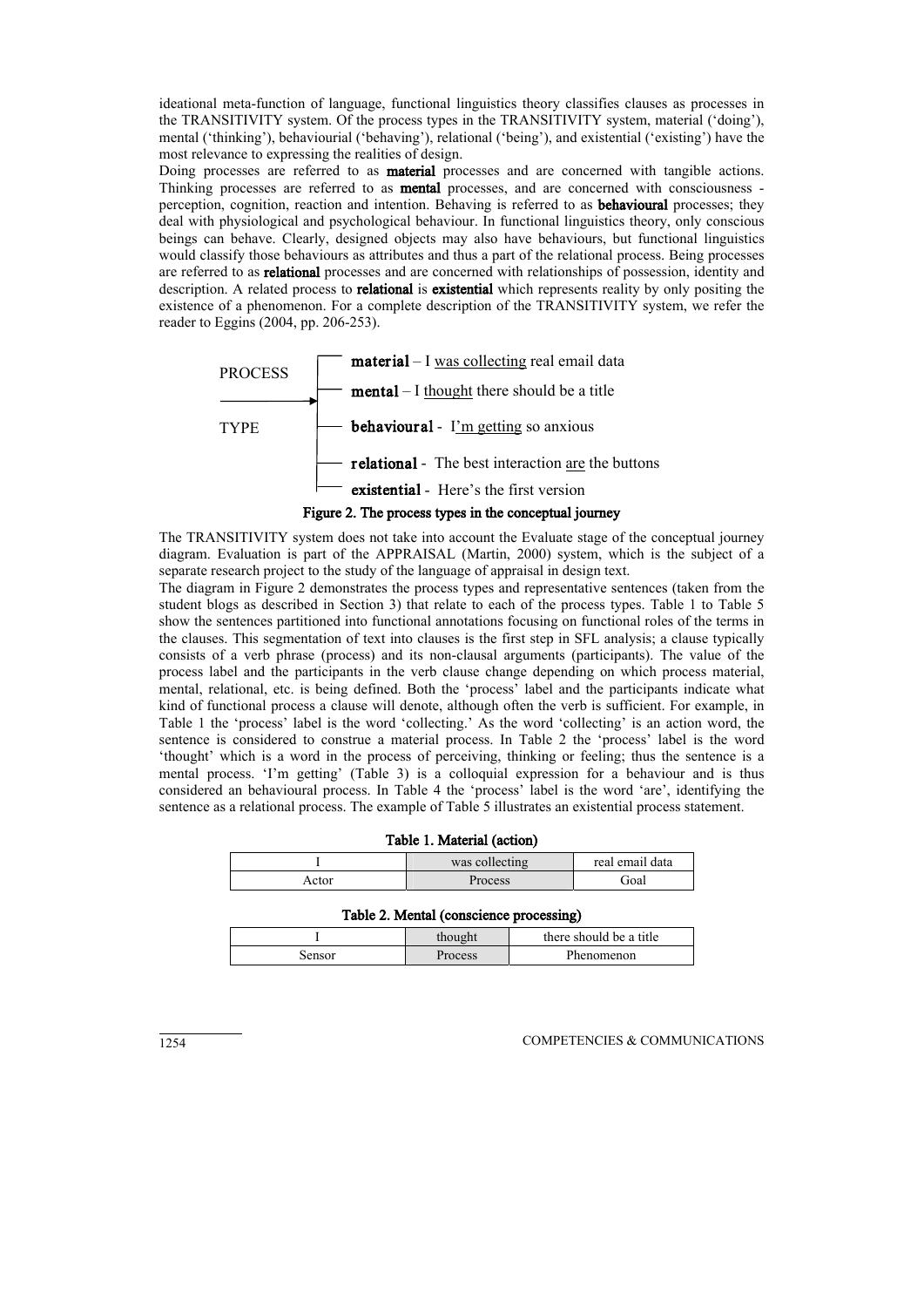| Table 3. Behavioural (behaving) |         |                      |  |  |
|---------------------------------|---------|----------------------|--|--|
| 'm getting<br>so anxious        |         |                      |  |  |
| Behaver                         | Process | Circumstance: Manner |  |  |

| Table 4. Relational (identifying)                  |         |           |  |  |
|----------------------------------------------------|---------|-----------|--|--|
| The best website interaction<br>the buttons<br>are |         |           |  |  |
| Carrier                                            | Process | Attribute |  |  |

| Table 5. Existential (existence of) |  |
|-------------------------------------|--|
|-------------------------------------|--|

| Here              |         | the first version |
|-------------------|---------|-------------------|
| <sup>7</sup> alue | Process | Existent          |

Now that we have identified the grammatical attributes of the sentences, we can relate these processes to the corresponding phases of the conceptual journey diagram. Figure 3 shows this integration.



Figure 3. Identifying the TRANSITIVITY processes in the conceptual journey

## 3. Results

### 3.1 Analysis of Blogs

Using the rules for the process tags described in Figure 3, we conducted a functional grammatical analysis of a set of design students' blogs. The computing students designed a computational data visualization system for real-time stock market data. In the blogs, the first year students were to describe their design process and the designed work. The pedagogical aim of blogging was to evaluate how the students orientate themselves to designing rather than to assess whether the students' design process or if the students even followed a design process. Generally, the students wrote entries into their blogs at least twice per week because they were assessed for participation in blogging as a community-building forum.

To illustrate what the analysis entailed and what information can be derived from a functional linguistic analysis, a short excerpt from two blogs is included below, identified as Blog 1 and Blog 2. To conduct an analysis of the TRANSITIVITY processes, the analyst highlights the verbs according to process type. Here, the material process is highlighted with green, the mental with yellow, the behaviour with purple, the relational with blue, and the existential with red. The choice of colours is arbitrary. From this, the grammatical forms can then be assessed and catalogued.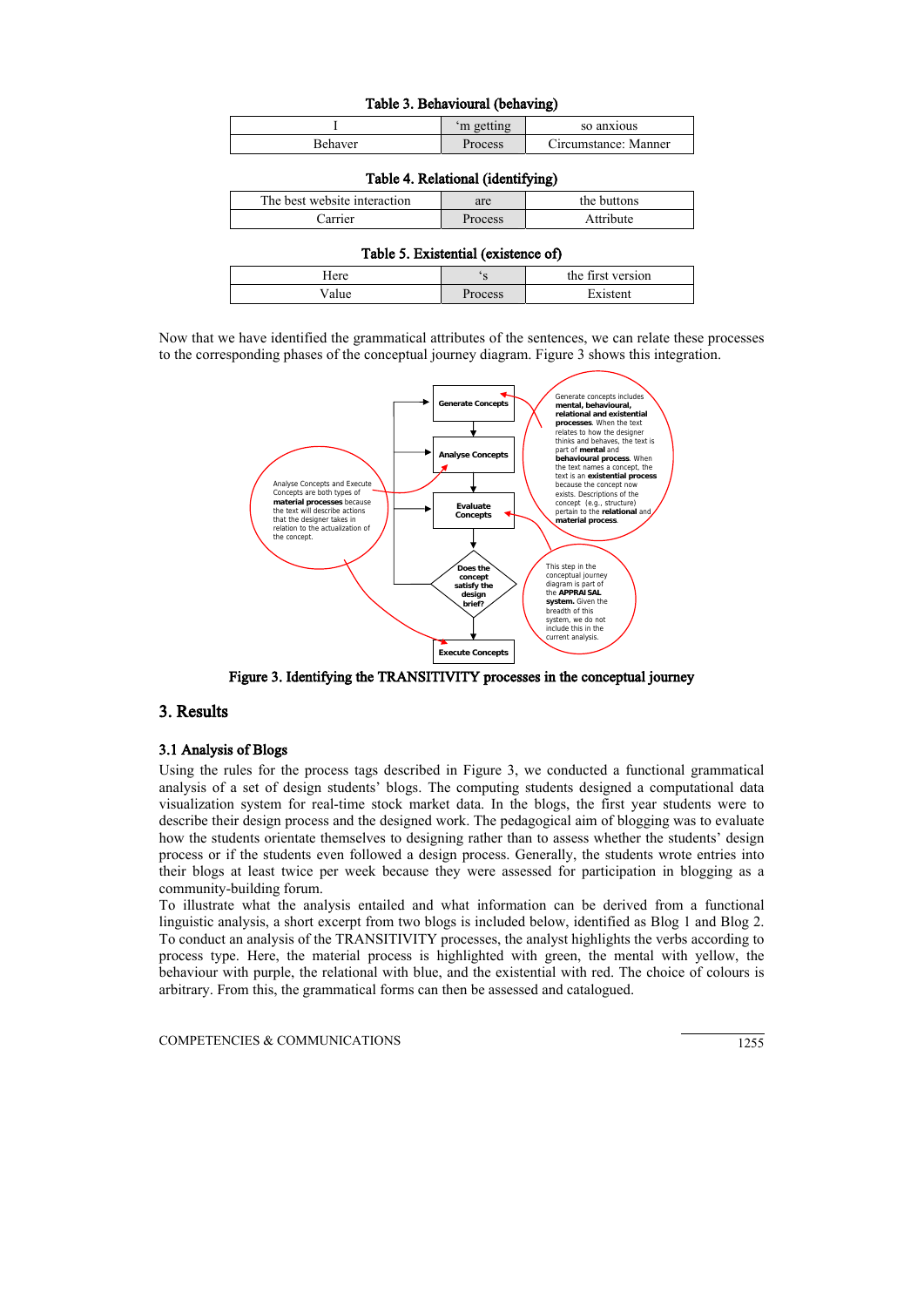The excerpt from Blog 1 shows two relational processes and three material processes. The student writes that 'they' (the e-mails which constitute the data that is being visualized) appear in 'one column' and that they way that the visualization behaves is that the e-mails 'came' in sequentially and then stack vertically. It is interesting to note that the Actors and the corresponding Attributes all refer to objects constituting the product. In most other entries, the student is seldom the Actor in the clause.

They are all in one column and they came in one after the other vertically. They are aligned according to the day they arrive, so all these emails arrived the same day and practically the same hour.

In this next excerpt from Blog 2, there are no material processes. That is, the student does not describe any functions or behaviours relating to the design concept. Instead, most of the entries relate to relational and material processes. Also, note that the Actor in the clauses is the designer herself, indicated by the use of the personal pronoun 'I'.

So that is what i want to persue, the flower one, i have some basic ideas for screen layout

In this excerpt, the student names the existence of an idea (design concept) cued by the use of the word *that*. The demonstrative pronoun *that* has no representational meaning other than to posit the existence of something (the concept), and, as required in English grammar, to provide a subject for the sentence. Then, having named the concept, she proceeds to define the identity of her concept in subjective terms as her personal 'want'. Then, she indicates the existence of 'basic ideas' but in terms of an attribute, 'basic ideas,' that are possessed by her, the Carrier 'I'.

### 3.2 The Analytical and Reflective Blogger

In completing the analysis for four blogs (several hundred lines of text), one can recognize that all process types occur to varying degrees of frequency and that the students-as-designers wrote about all phases of their conceptual journey. One important stylistic difference occured. As already alluded by the results of the verb clause analyses above, the student of Blog 1 chooses her product or assignment itself as the Actor (or in this example the Carrier) in most of her blog entries. Blog 1 is an example of the *analytical blogger* who is characterized by descriptions of design that are directed more toward technical analysis of the object/product or task rather than toward her subjective feelings toward the object/product or task. In the example above, the student retains a third person view or an objective view on his/her project. She chooses to extract herself from the blog comments and wants to concentrate on the technical aspects of the designed work. Table 6 shows an example of the Relational process from an analytical blogger. Here the student identifies 'best website interaction' as the Actor/Carrier, applying the attribute 'buttons' by the process 'are' in this relational process.

|  | Table 6. Relational process from Analytical Blogger |  |  |  |
|--|-----------------------------------------------------|--|--|--|
|  |                                                     |  |  |  |

| The best website interaction | are                       | the buttons |
|------------------------------|---------------------------|-------------|
| Carrier                      | <b>Relational Process</b> | Attribute   |

By placing the object/product in the Actor/Carrier position, the student could be characterised as analytical about her work. This characterization does not necessarily correlate to the measure of time and attention the designer spends on problem analysis. Unlike Nigel Cross's view that analytical "expert designers appear to be 'ill-defined problem solvers" (Cross, 1999), the notion of analytical in this research is not associated with expertise. Here, analytical is characterised by the grammatical form of placing the designed work (object) as the subject or object for relaying experience about designing. Note in this next excerpt the strong focus on the (student's) critique of the designed work.

The first visualisations had so many flaws and useless elements, and were in many cases rather 'disjointed' in that there was no inter-relation between elements in the design or what they represented. the second prototype was somewhat better, but nonetheless still possessed numerous flaws, and confusing elements. My final version seems ok to me

In contrast, the designer of Blog 2 places himself as the role of the Actor, making him a blogger that could be characterised as a *reflective blogger*. This characterisation has similarities to Schon's description of the reflective practitioner, where actions are scrutinised by the designer who in turn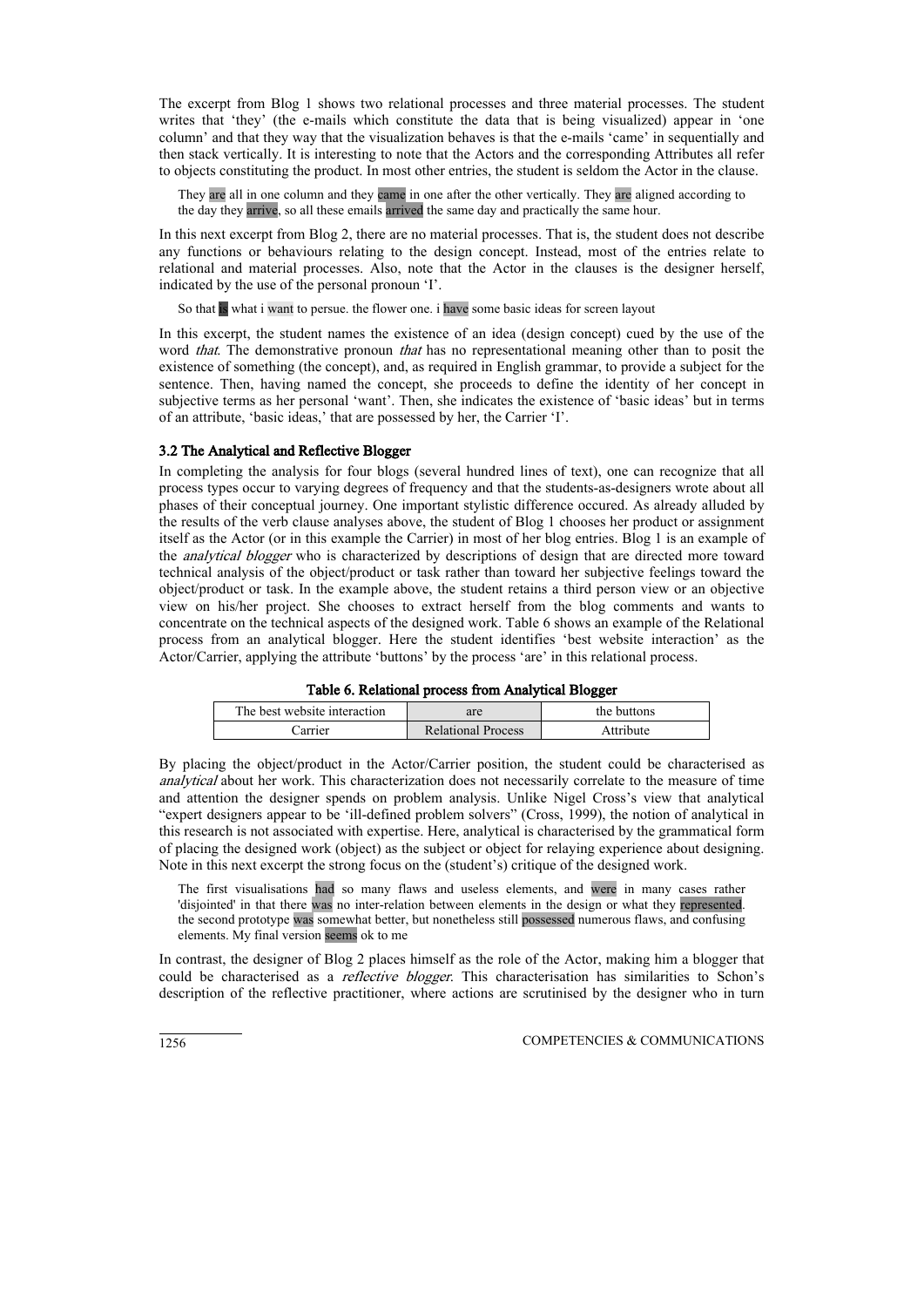reacts to the new state of their own making and is known as the "reflective conversation with the situation". This means that the attributes that the designer uses to describe the design process are directed at subjective, inward-examining experiences about designing. Looking at Blog 2, the student maintains a first person view, a subjective view which reflects his feelings toward the work. The designer reflects on his transition through the project and also reflects on how he felt during particular milestones of the project. There is also evidence of technical reflection on the object/project itself. Table 7 shows an example of a technical reflection (as a mental process) about the object. Here the student identifies himself, 'I' as the Actor, applying the mental process 'thought' to the attribute/phenomenon "there should be a title". Note the grammatical difference between 'I thought there should be a title.' (reflective stance) and 'There is a title.' (analytical stance).

| Table 7. Mental Process from Reflective Blogger |  |
|-------------------------------------------------|--|
|-------------------------------------------------|--|

|        | thought               | there should be a title |
|--------|-----------------------|-------------------------|
| Sensor | <b>Mental Process</b> | Phenomenon              |

Reflective bloggers are also characterized by a style of writing about designing that emphasizes subjective stances toward design and the designed work over active descriptions about designing and the designed object. As this next excerpt shows, the blog serves as a memory of designing rather than a record or linguistic representation of the designed work.

Like I said, I have all these thoughts running in my head.. and I know exactly what i want and need to do.. but it kinda gave me a headache trying to think about the whole thing in my head.

There also appears to be a relation between analytical/reflective bloggers and the type of feedback they elicit. Research on blogs used in educational settings has stressed that "weblogs enhance the traditional learning log, which facilitates cognitive constructivism, with collaborative elements, which facilitates social constructivism" (Du & Wagner, 2005). This element of 'social constructivism' is also supported in a study of a design class at Queensland University of Technology which had similar setting to the class studied in this paper (MacColl et al., 2005). Our analysis further suggests that the style of feedback may affect the social constructivism in that level of social constructivism increases when the style of blog feedback matches the style of the entry. In this class, the student giving feedback appeared to 'know' how to respond to the student making the entry such that analytical blog entries received analytical responses whereas reflective entries received reflective responses. Table 8 and Table 9 show an example of analytical entry which received an analytical feedback.

| Table 8. Extract from Analytical Blogger           |         |           |  |  |  |
|----------------------------------------------------|---------|-----------|--|--|--|
| The best website interaction<br>the buttons<br>are |         |           |  |  |  |
| Carrier                                            | Process | Attribute |  |  |  |

#### Table 9. Extract from Analytical Blogger Feedback

|        | The rollovers | are | better interaction |
|--------|---------------|-----|--------------------|
| ırrier |               | ess | <i>ribute</i>      |

Contrasting the above example is the following reflective blog entry and reflective feedback:

So - In my opinion, this is an idea for a visualization that MIGHT work. But now, I have no time to implement it. I want to cry. heh

I guess what you needed to have done was thought about this new one earlier, either thinking very long and hard, before beginning its implementation, or giving yourself enough time to test it. Personally I sit and think about it alot.

### 4. Conclusions

This paper applied the formal method of systemic-functional linguistics in order to learn how the words and grammar that design students use to express their work can contribute to both empirical